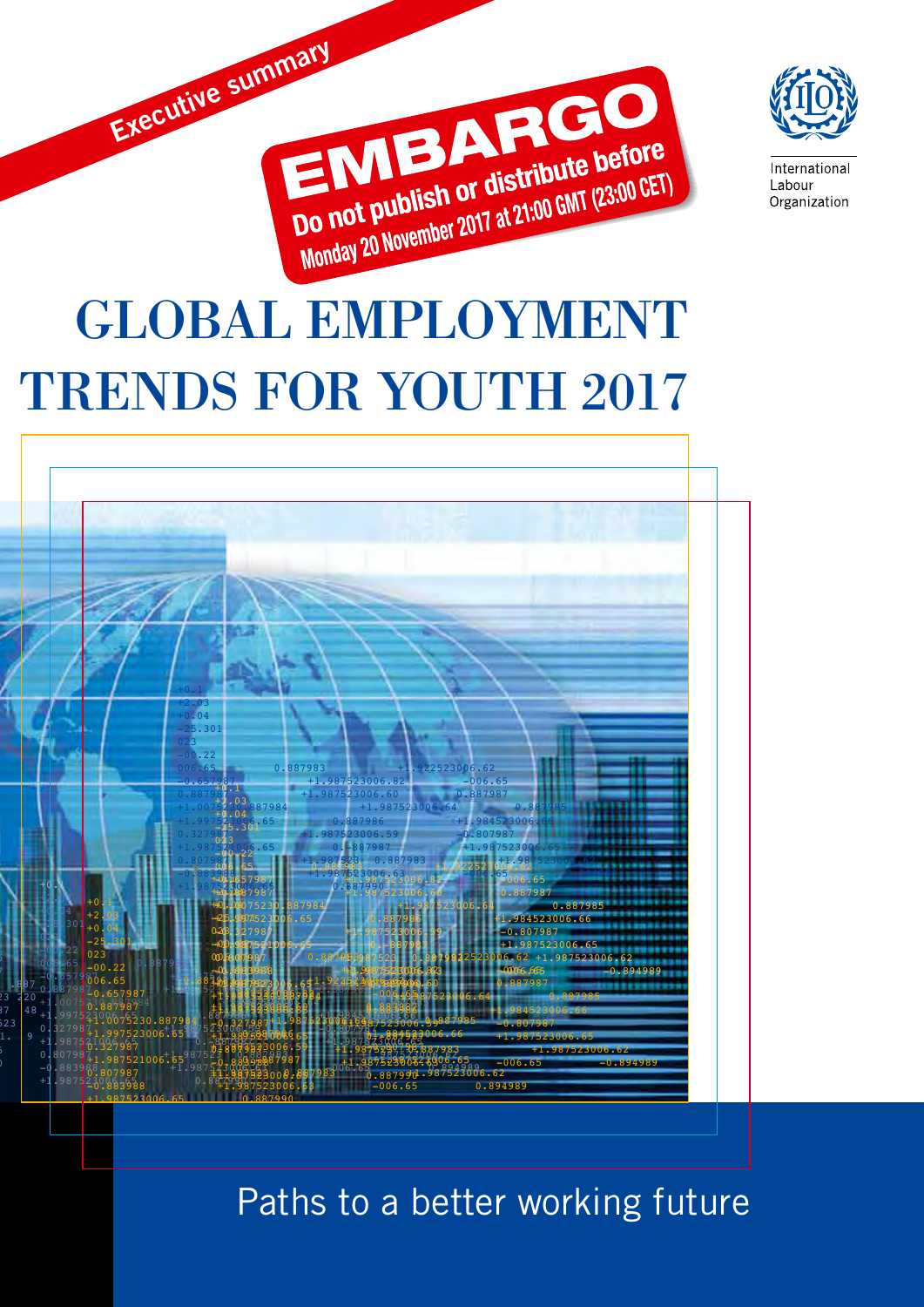*The 2017 edition of the series Global Employment Trends for Youth provides an update on key youth labour market indicators, trends and policies, focusing both on continuing labour market instability and on structural issues faced by young people across the world. It looks at the future of work for young women and men, in particular, the link between new automation and digital technologies and youth employment prospects. It also examines youth perceptions of the future based on the ILO's Youth and the Future of Work Survey.*

There has been a modest economic recovery, though youth unemployment remains high and employment quality a concern. Youth labour force participation declined sharply in the past 20 years and many young women and men are out of the labour market for reasons other than education.

- y Between 1997 and 2017, the youth population grew by 139 million people, while the youth labour force shrank by 35 million people. This dynamic is also reflected in a declining youth proportion of the overall global labour force, from 21.7 per cent to 15.5 per cent.
- The youth labour force participation rates have deteriorated in the past 20 years from 55.0 per cent to 45.7 per cent.
- An estimated 70.9 million young people are unemployed globally in 2017.
- The global youth unemployment rate for 2017 is 13.1 per cent and it is highest in the Arab States, at 30 per cent.
- y Across OECD countries, almost 18 per cent of unemployed youth have been without work for a year or longer.
- The latest data shows that 76.7 per cent of working youth are in informal jobs, compared with 57.9 per cent of working adults.
- The youth NEET rate is the proportion of youth "neither in employment nor in education or training". The global estimate is 21.8 per cent, 76.9 per cent of which are female.
- In 2017, 16.7 per cent of working youth in emerging and developing economies live below the extreme poverty threshold of US\$1.90 per day.
- The bulk of international migrant flows consists of young people around 70 per cent are younger than 30.
- Between now and 2030, 25.6 million young workers aged 15–29 will enter the labour force and will need jobs. This increase in the youth labour force will occur almost entirely in Africa.
- $\bullet$  By 2030, 77.0 per cent of the youth labour force aged 15–24 will be in the developing countries of Africa and Asia and the Pacific.

## Transitions to decent work can be long and difficult but improve with higher levels of education and by combining work and study.

- Young people are more likely to transition to stable and satisfactory employment in developed and emerging economies than in developing countries.
- In countries with high youth unemployment rates, young people are less likely to leave their jobs voluntarily.
- In developing countries, young persons are more likely to settle definitively into self-employment.
- The longer a young person studies, the shorter the transition time into employment. On average, the school-to-work transition duration was 1.6 times longer for primary than secondary graduates, 1.7 times longer for secondary than tertiary graduates, and 2.6 times longer for primary than tertiary graduates.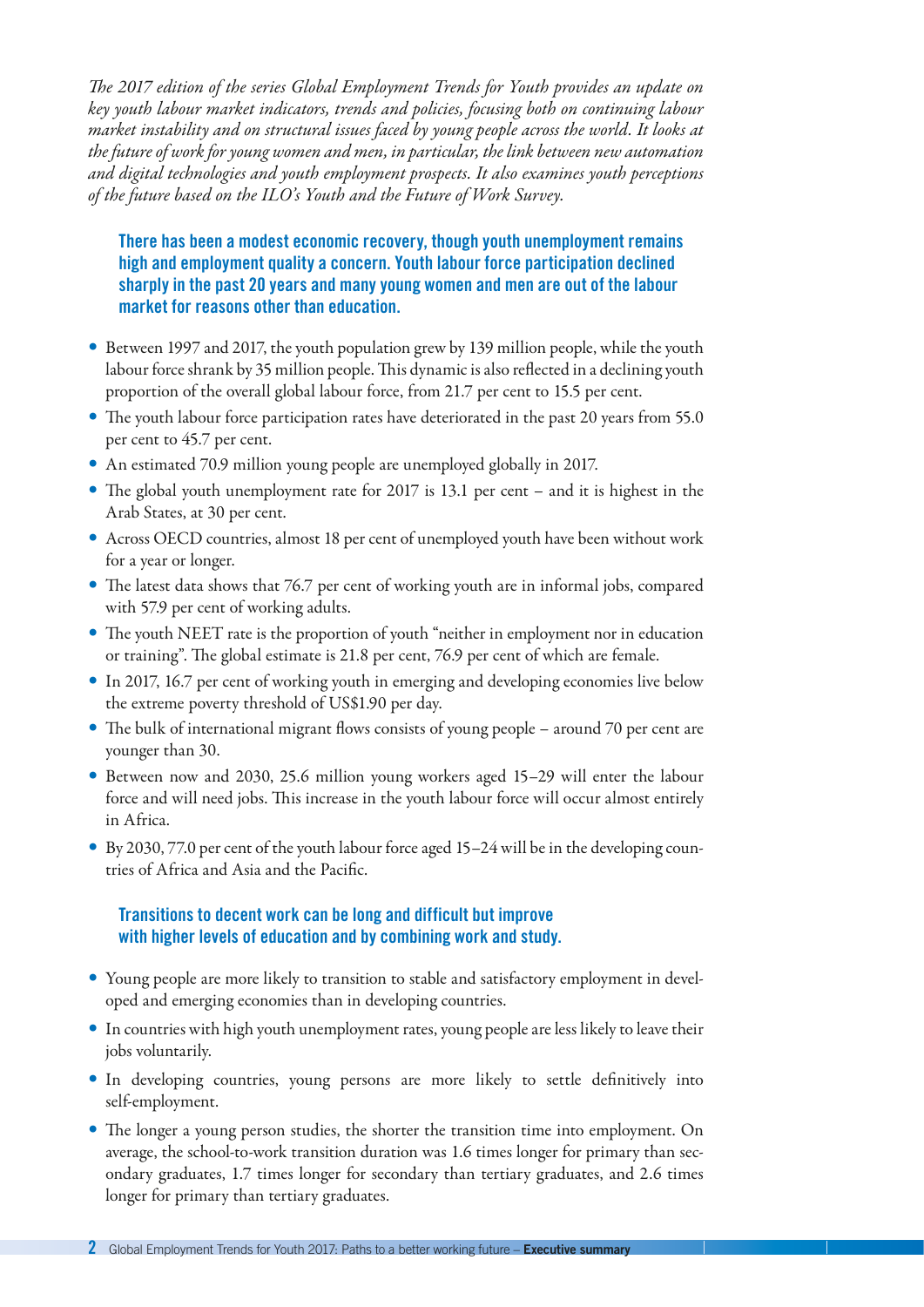- For all levels of education, the school-to-work transitions tended to be longer in emerging countries than in the developing countries.
- A work-study combination substantially shortened the school-to-work transition period in all regions. On average across 21 countries, the duration of transition among youth combining work and study was 1.9 months – compared with 20.1 months for non-combiners.

New automation and digital technologies pose further challenges – though their impact will be uneven across countries, sectors, younger and older workers. Demand will increase for science, technology, engineering and mathematics, as well as transversal skills, and decrease for some medium-level skills. Young workers who grew up as "digital natives" should be well-placed to adapt to new jobs and continuous change.

- Compared to older workers, young workers are more comfortable with new technologies and likely to adapt faster to such technologies.
- The sectors identified as an expanding source of youth employment are: financial services; human health and social work activities; trade, hotels and restaurants; transport and storage and information and communications.
- Financial intermediation is booming in developing countries while health services is absorbing young workers in more developed countries. Transport and storage, information and communications, as well as trade, hotels and restaurants are absorbing young workers across the globe.
- Manufacturing employment has declined in most regions, but remains important, especially in Asia and the Pacific, and particularly for young workers. However, skills demand is changing, with greater demand for high- and low-skilled workers, and less demand for semi-skilled workers. This trend towards job polarization could be accentuated by new technology and can potentially exacerbate existing inequalities.
- Overall, constant innovation will require a strong need for core work skills such as complex problem-solving, openness to learning and adaptability, across all education levels.

## The way in which young workers engage in the labour market is also changing, with a clear move towards less secure forms of work and while young women and men are ready to ride the wave of new technologies, they value stability and security in their working lives.

- Own-account workers and contributing family workers are being substituted by employees who have no written contract or are in casual and temporary jobs.
- Young people are twice as likely as adults to be in temporary employment.
- New forms of work like crowd working and the gig economy present opportunities because of their flexibility, but also dangers because of the lack of regulation.
- Young people value job security and expect to achieve it in the future.